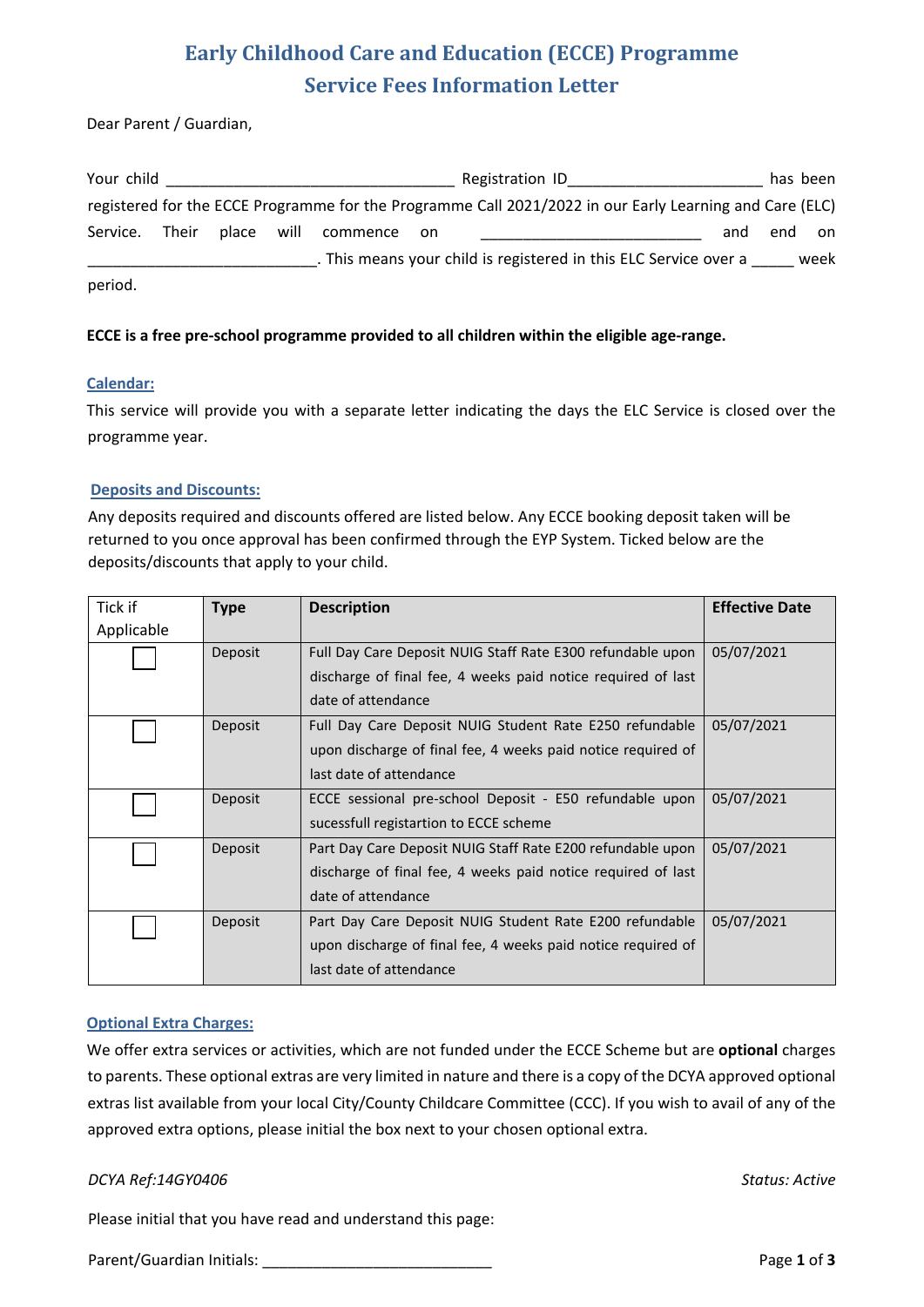# **Early Childhood Care and Education (ECCE) Programme Service Fees Information Letter**

**If you do not wish to avail of any of the optional extras listed below, please tick here Please note: You are not obliged to select any optional extras.** 

| Details of Optional Extra Charge | Effective Date   Parent Initials |  |
|----------------------------------|----------------------------------|--|
|                                  |                                  |  |

**Should you, at any time, wish to withdraw from any of the optional extras selected, you must provide the service with four weeks' notice.**

#### **Fees List:**

Our Fees List below outlines the session types that are available within our service and maximum weekly charge for them. The session type(s) that you have requested are ticked in the Fees list below. This service charges on a weekly  $\Box$ /monthly  $\Box$ basis. Your charge is identified in the final column and does not include any optional extras you have chosen from the above.

| <b>Session</b>   | <b>Session</b>       | <b>Session</b> | <b>Number</b> | <b>Fees including</b> | Fee         | Your Weekly/   | <b>Effective</b> |
|------------------|----------------------|----------------|---------------|-----------------------|-------------|----------------|------------------|
| <b>Attending</b> | <b>Description</b>   | <b>Type</b>    | of Days       | ECCE (3 free          | excluding   | <b>Monthly</b> | Date             |
|                  |                      |                |               | hours if 38           | <b>ECCE</b> | Charge (incl.  |                  |
|                  |                      |                |               | week/3.5 free         |             | discounts if   |                  |
|                  |                      |                |               | hours if 41           |             | applicable)    |                  |
|                  |                      |                |               | week service)         |             |                |                  |
|                  | Part Day Care        | <b>AM</b>      | 5             | 95.50                 | 160         |                | 05/07/2021       |
|                  | <b>Full Day Care</b> | <b>AM</b>      | 5             | 150.50                | 215         |                | 05/07/2021       |
|                  | Part Day Care        | <b>PM</b>      | 5             |                       | 160         |                | 05/07/2021       |

#### **Leaving the Service/Transfers:**

Should you wish to leave this Service you must **give four weeks written notice** to the manager. Patterns of 'non-attendance' will be queried and may result in your ECCE place being cancelled. Please speak to the Service Manager if for any reason your attendance pattern is not as first registered.

#### **Queries**

If you have any queries or wish to discuss any of the above, please contact the Service Manager.

#### **Alternatively, you could address queries to your local City/County Childcare Committee.**

**A list of CCC contact details is available on** www.myccc.ie

#### *DCYA Ref:14GY0406 Status: Active*

Please initial that you have read and understand this page:

Parent/Guardian Initials: **Parent/Guardian Initials: Page 2** of **3**